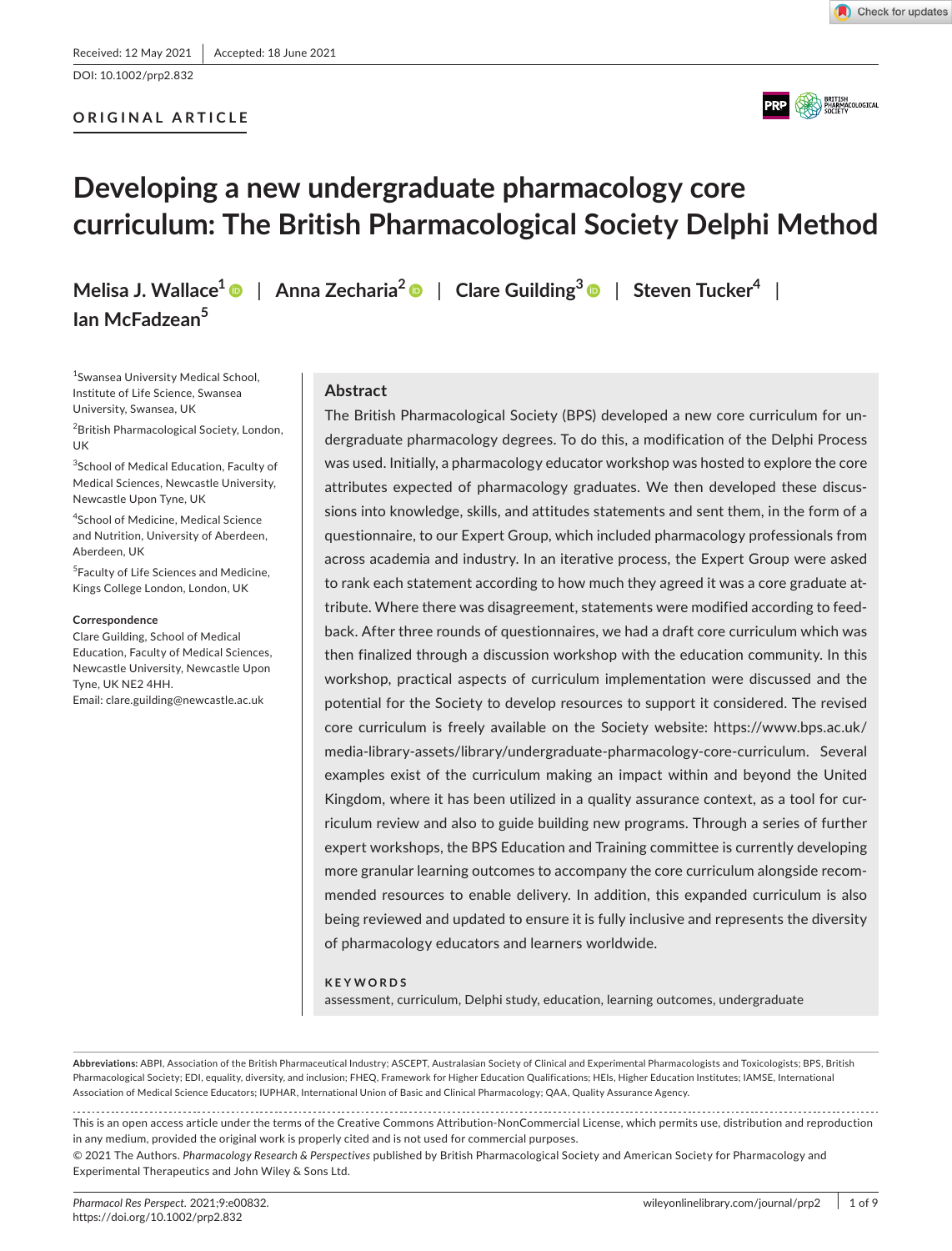# **1**  | **INTRODUCTION**

The ability to meet health challenges and produce new medicines and therapeutics relies on the development and growth of a scientific workforce that can innovate in a changing scientific and global health landscape.<sup>1,2</sup> As the science of drugs and drug action, pharmacology is a critical component of the sector. $^2$  It is a vibrant and varied discipline that is in demand, with graduates who go on to a range of different careers.<sup>3</sup> The breadth and depth of pharmacology is a strength but also poses a challenge when it comes to teaching.<sup>4,5</sup> As the primary learned organization for pharmacologists in the United Kingdom, the British Pharmacological Society (BPS) has a central aim to "promote and encourage the education and training of pharmacologists," and so, our project to develop a new core undergraduate curriculum was motivated by our growing understanding of how pharmacology is evolving and our desire to help lay the foundations for the discipline, educators, and graduates of the future.

The number of pharmacology undergraduates in the United Kingdom is growing, with 40% more students studying pharmacology at undergraduate level in 2015 compared with 2007, with an average of 6.4 applications per first year place.<sup>3</sup> Although this growth is seen across the sector, pharmacology sits above average in terms of growth rate per annum and is therefore performing favorably compared with other medical science disciplines. The number of pharmacology graduates also exceeded the number of Year 1 entrants, indicating that students are transferring into pharmacology programs from other courses. $3$  Twenty-eight universities offered pharmacology degree programs in 2015, but these were advertised under 17 different degree titles, suggesting variability in what constitutes a pharmacology degree. $3$  For example, the number of degrees solely called "Pharmacology" has decreased, with an increase in courses that are titled Medical Pharmacology or Applied Pharmacology. Whether or not the learning outcomes of these degrees differ substantively, or the different titles simply reflect a matter of branding, was not analyzed. It is not clear whether this reflects a change in teaching or a driver to demonstrate the "relevance" of the subject to future career paths.

Further, in 2014, as part of ongoing Society efforts to support education and training, pharmacology was included as a core subject and subject specialty in the Quality Assurance Agency (QAA) Biomedical Sciences Benchmark Statement.<sup>6</sup> Benchmarks describe the nature of study and the academic standards expected of graduates in specific subject areas and are used in the validation, development, and quality assurance of all Biomedical Sciences programs in the United Kingdom.

Taken together, these data show that students are interested in pharmacology, there is a large demand for places on pharmacology degree programs, and the number of students is increasing, with the potential for even more growth. The subject is also more visible in allied degree subjects, which further recognizes its broad value. Therefore, modern pharmacology is likely taught to varying levels of detail across a wide range of courses. Although growth is good

news for the discipline, it can also create challenges for the delivery of education within new organizational structures, a challenge also identified by Australian pharmacology educators.<sup>7</sup> According to informal reports, pharmacology departments across the United Kingdom have been closed or subsumed into broader themed departments such as biomedical sciences, which can have the effect of decentralizing teaching with the associated risk of losing subjectspecific expertise. We believed that working to reinvigorate a sense of community among pharmacology educators would help mitigate this risk and would help us engage in a new conversation about the future of pharmacology education.

Many pharmacology educators welcomed the QAA subjectspecific benchmark but also requested further support in adding granularity to the benchmarks that would go further toward the development of learning outcomes. The Society did have an existing undergraduate curriculum, published on the website in 2004. It had been a useful tool but had become dated and risked falling short of supporting the new benchmarks. A further challenge was that pharmacology is a varied and evolving discipline: the focus of teaching (e.g., neuropharmacology and immunopharmacology) differs depending on the institution, particularly in the later years of undergraduate courses. Although this is entirely appropriate in research-informed programs, it does pose a risk that curricula begin to diverge significantly from the expectations employers have of graduates with degrees in pharmacology. Therefore, members of the Society began to use informal or Committee channels to canvass views on whether the core curriculum needed to be revised. Through the discussions that followed, it became clear that a new curriculum was needed to outline key concepts and principles, while trusting educators to interpret these for their specialized area, alongside institutional teaching and research strengths. Members also recognized the need for undergraduate education to prepare graduates for a wider range of careers, outside of the traditional, academic research path. Therefore, with the approval and support of Council, the Society embarked on a project to revise and update the curriculum. The project was led by this paper's coauthors with the cooperation of the Society's Education and Training committee.

The new curriculum needed to be relevant to today's pharmacology but also needed to be future facing, drawing widely across the discipline's scientific expertise and diverse professional paths. The process had to engage those who would use the curriculum, so we worked with the pharmacology education community to develop an educational tool that met their needs. Crucially, curriculum development also provided an opportunity to build a more cohesive and networked pharmacology education community.

Our aims were the following:

1. To develop a modern and relevant core curriculum for undergraduate pharmacology in a robust, inclusive, and transparent way, drawing consensus from across the discipline, while adapting to the research and teaching strengths of individual institutions.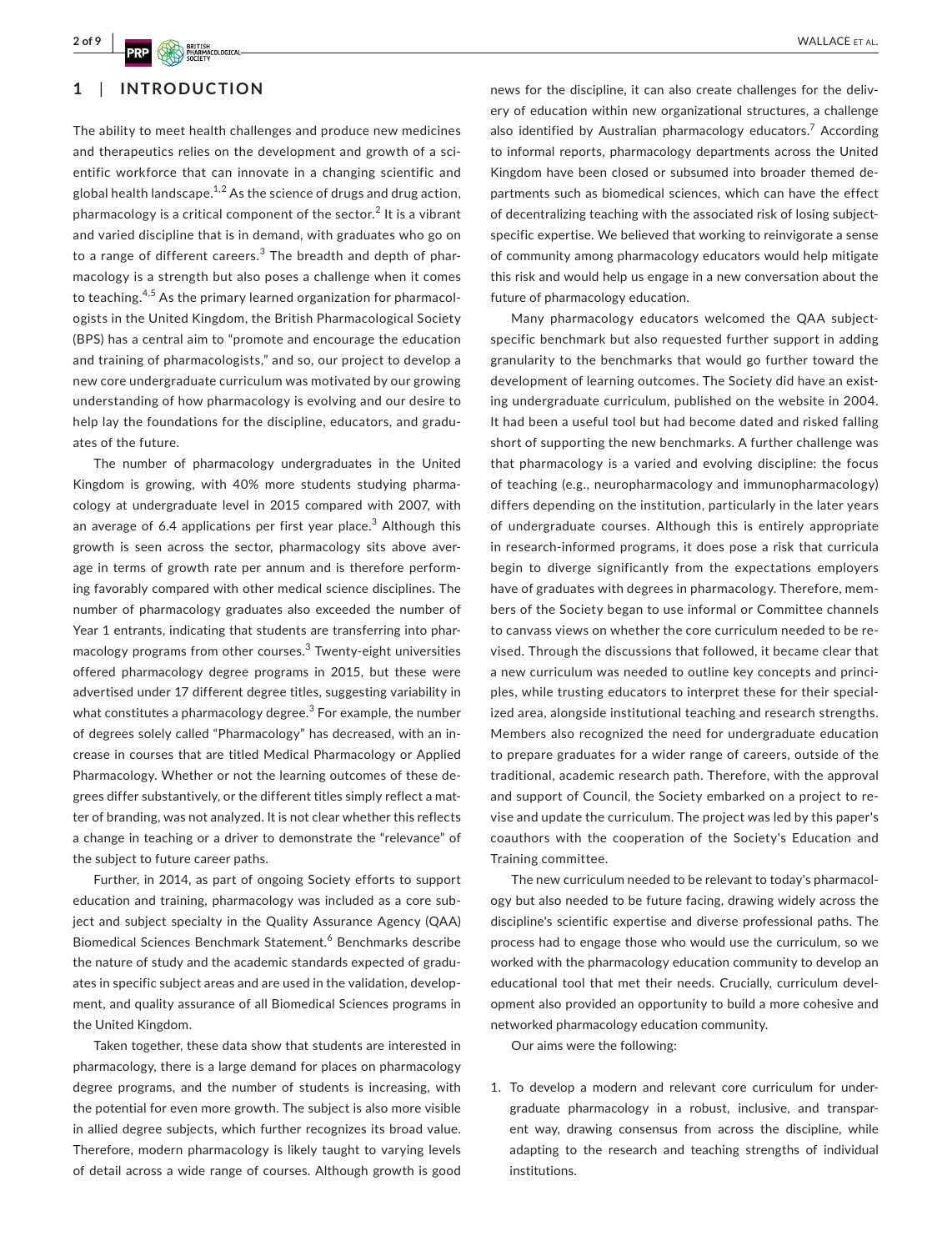- 2. To develop a curriculum that ensured graduates had the knowledge, skills, and attributes that met the requirements of the QAA benchmark statement and the expectations of stakeholders.
- 3. To develop a curriculum that was flexible enough to reflect the expertise and specialisms found within different universities.
- 4. To develop and strengthen the U.K. pharmacology education community.

This paper describes the approach we took to achieving Aims 1 to 3 and sets out the resulting curriculum. The fourth aim is much broader and represents an ongoing program of work. We are exploring how educators within established pharmacology courses can ensure that their programs are up to date and have relevant learning outcomes that meet the needs of employers in such a fast-paced area of academia, industry, and medicine.<sup>8</sup> Moreover, how can Higher Education Institutes (HEIs) ensure that they design quality curricula from the outset? It is intuitive that pharmacologists must have knowledge of current therapeutics and pharmacological tools, but they must also be able to innovate, discover, and develop new drugs and therapeutics, which requires knowledge of new techniques. In addition to subject and technical knowledge, future pharmacologists will also need the transferable skills to clearly and concisely present and discuss their research findings, to both their scientist colleagues and the lay public.<sup>9</sup> Further, many graduates do not pursue a career in pharmacology directly, but their knowledge and skills make them attractive to a range of employers.<sup>10</sup> The knowledge, skills, and attitudes of the curriculum should seek to produce excellent pharmacology graduates, but equally excellent graduates.

Framing the discipline and its contribution within a broader societal context is critical for developing greater bonds of trust and transparency between pharmacologists, pharmaceutical companies, clinicians, and the public and should be an embedded feature within pharmacology degree programs. Therefore, the challenge that arises for pharmacology educators is knowing *what* subject knowledge, *what* practical skills, and *what* transferable skills their undergraduates need to achieve and to what level? These questions extend into conversations about the role of the Society in supporting continuing professional development and lifelong learning. The interplay between education and relevant training is pressing given that pharmacology skills have been identified in skills gap analyses by the Association of the British Pharmaceutical Industry (ABPI).<sup>11</sup> Continuing to support engagement among educators and between employers and educators across the breadth of pharmacology will be a priority as the Society works to help shape pharmacology education and training for the future.

# **2**  | **METHODS AND STUDY DESIGN**

To identify the pharmacology knowledge, skills, and attitudes that a graduate from a single honors pharmacology program should have attained by the end of their degree, we used a modification

of the Delphi Process. This method was developed by the Rand Corporation in 1955 for use in defense during the Cold War<sup>12</sup>; its title comes from the oracle of Delphi of ancient Greece who answered questions in the form of further questions. The process is iterative and has been used extensively in curriculum development across a broad range of disciplines. $13-21$  It is based on a framework that a series of questions are sent individually to a panel of experts and the results are compiled anonymously. The responses are then aggregated and shared with the group. An advantage of this method is that responses are anonymous, so no one participant has greater influence than any other. Another advantage is that, because the survey questions can be sent via email, respondents do not need to be geographically close. Indeed, this method has been used by members of the Society, Walley and Webb (previous Society President), to develop a U.K. clinical pharmacology curriculum $^{17}$  and more recently to develop a clinical pharmacology curriculum in Europe.16 However, to our knowledge, the method used represents an innovation on those used previously in that, toward Aims 3 and 4, we held opening and closing workshops for course and program leads. The first of these aimed to develop the draft curriculum statements that would be used in the Delphi process, and the second, once the curriculum was complete, reflected on potential challenges of its implementation.

## **2.1**  | **Research team**

The research team comprised all the present authors. M. J. W., A. Z., C. G., and I. McF. were involved in the decision-making process of the methodology. Each statement and decision was agreed by these four researchers to minimize individual bias and to triangulate the decision-making process. S. T. had a different role to the other researchers, as he was one of the expert panel members, so was not involved with the underlying methodology.

# **2.2**  | **Preparation of the curriculum statements for the survey**

To initiate the process, key U.K. pharmacology education leads were identified using the Unistats website, and these individuals (31 people from 22 different U.K. institutions) were invited to the first curriculum development workshop, in central London. Over the course of the 1-day event, the project aims and method were introduced and explained, before attendees were separated into groups and asked to produce a list of core knowledge, skills, and attitudes statements expected of pharmacology graduates. In deciding this, attendees could use the previous curriculum and the Pharmacology subject-specific section of the QAA Biomedical Sciences Benchmarks as the basis for their discussions but were also encouraged to think "outside the box." M. W. and A. Z. facilitated these discussions. Ultimately, a final list of 79 statements were discussed and agreed by the workshop and went forward to be used in the Delphi Process.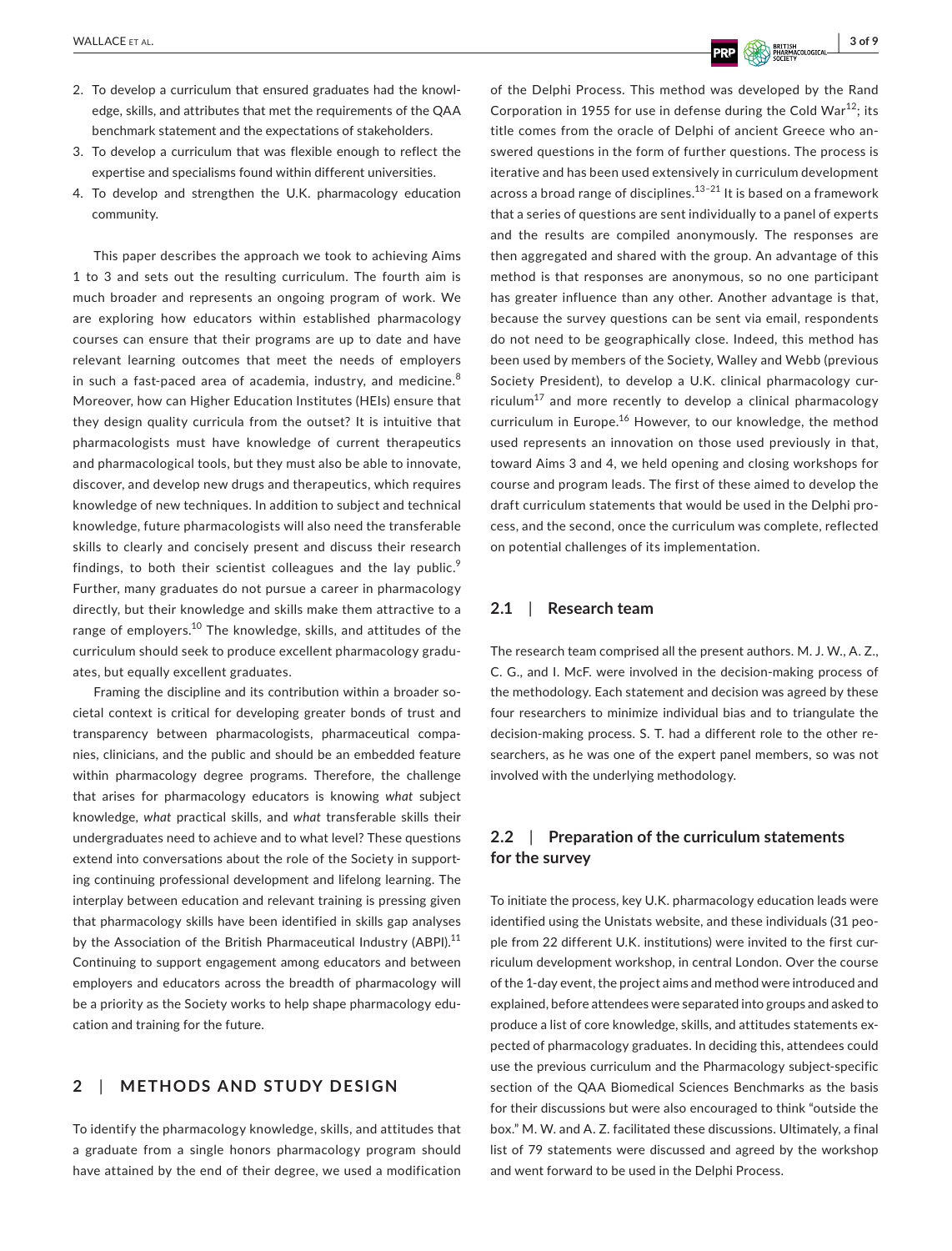## **2.3**  | **Selection of the Delphi Expert Group**

To select the expert group, the roles and experience needed were first identified. These were the following:

- Program/Course Directors;
- Heads of Pharmacology and Clinical Pharmacology Departments;
- Experts from the pharmaceutical industry;
- Clinical research and education professionals;
- Basic research and education professionals;
- Recent graduates; and
- Other employers of pharmacology graduates.

Following the September 2015 workshop, expressions of interest were invited (in the form of a personal statement) to join the Expert Group. Invitations were circulated through Society newsletters, the Society website, and to education leads identified through the workshop and also members who had expressed an interest in

### **TABLE 1** Delphi Expert Group composition

| Area of professional expertise                                                                          | Number with this<br>experience* |
|---------------------------------------------------------------------------------------------------------|---------------------------------|
| Program/course directors                                                                                | 13                              |
| Heads of department                                                                                     | 5                               |
| Pharmaceutical industry                                                                                 | 7                               |
| Clinical                                                                                                | 10                              |
| Education focus (≥50% of workload)                                                                      | 22                              |
| Some teaching (<50% of workload)                                                                        | 12                              |
| No teaching                                                                                             | 4                               |
| Recent graduates                                                                                        | $\mathbf{1}$                    |
| Other employers (this group only<br>includes people who teach on<br>healthcare courses, e.g., medicine) | 8                               |

\*Each number represents the number of individuals out of the total with particular expertise or perspectives within pharmacology. Some people had experience of more than one area.

education or relevant committees (e.g., the Society's industry committee). The call led to 42 people being accepted onto the Expert Group. The final group composed of 42 pharmacology professionals from across academia, industry, and related professions. According to the literature, the number of experts included in Delphi studies is variable.<sup>12–18</sup> Our number of participants was toward the higher end of what has been reported, with a high rate of retention through the study.<sup>22</sup> The balance by expertise is shown in Table 1.

#### **2.4**  | **Processes**

## 2.4.1 | Delphi process preparation

Qualtrics survey software (Qualtrics) was used to administer the Delphi process, where the software generated the questionnaire and disseminated a link to it via email to our Expert group.

Experts were asked to rank each of the 79 statements on a 5-point Likert scale according to how important or unimportant they thought the topic was in pharmacology. We asked the panel to consider how the statements should apply to graduates from undergraduate degree programs where pharmacology is a named, substantive component. At this stage, we also asked them to consider the statements without regard to resource implications or other potential restrictions (e.g., some institutions do not have access to in vivo facilities for teaching, but we wanted the experts to consider whether this was a necessary outcome without being hindered by an individual institutions ability to provide a direct in vivo learning experience). Experts were also asked to comment on any statement that was unclear and provide any new statements of core graduate knowledge, skills, or attitudes that they felt were not represented in the questionnaire (Figure 1). Importantly, everyone on the group had an equal voice. For example, if a comment was raised by one person alone, this was sufficient to trigger a new statement to be tested in the next round. All input was anonymous, and with the exception of A. Z., the research team were blind to who had made comments.



**FIGURE 1** The Delphi process used in the generation of the curriculum. Following an initial curriculum development workshop, initial learning outcomes were fed into the Delphi process. After three rounds of questionnaires, we had a draft core curriculum which was then finalized through a discussion workshop with the education community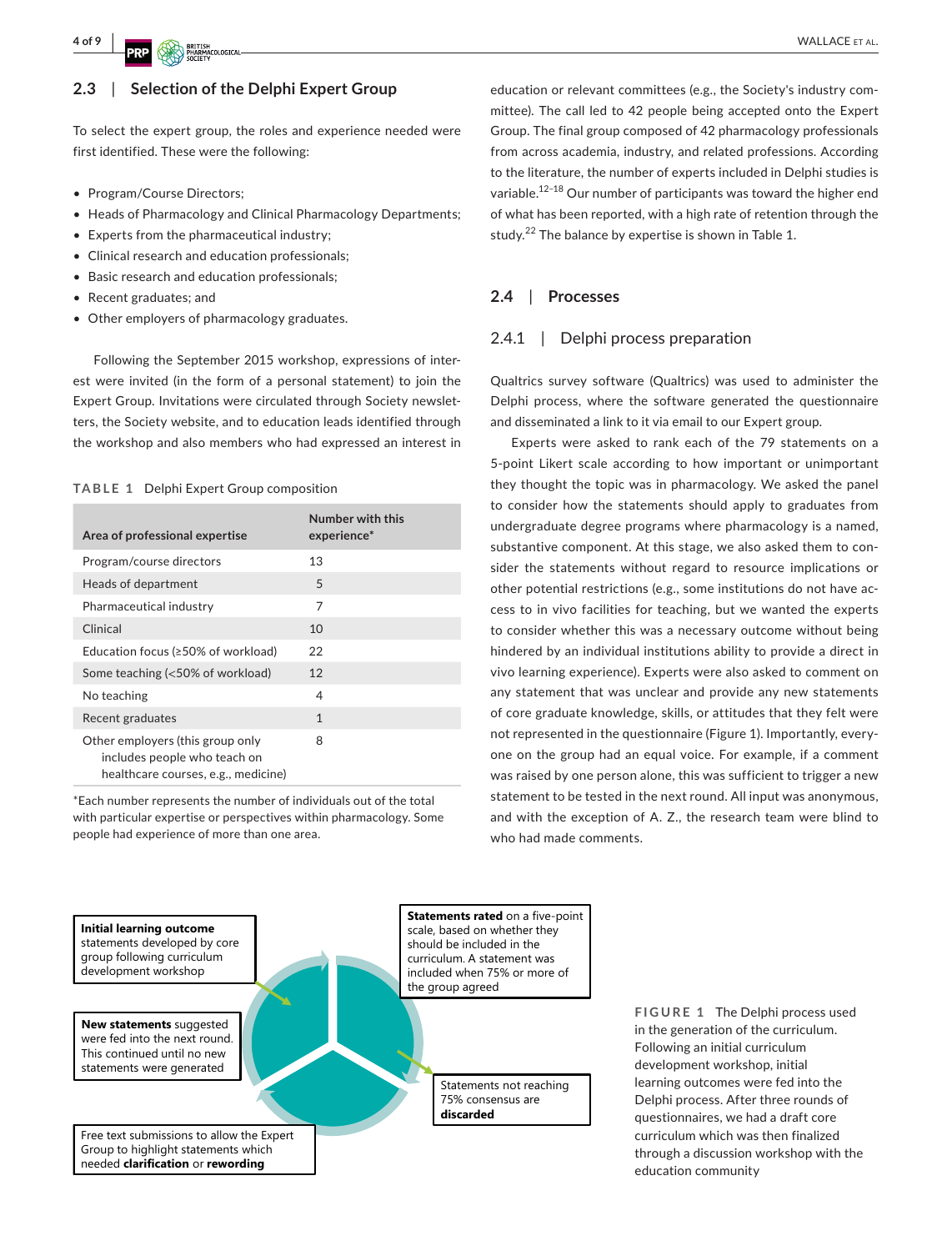## 2.4.2 | Delphi process analysis

Where a statement was ranked as "fairly" or "very" important by 75% or more of the group, it was considered part of the core curriculum. We chose this threshold of consensus because it is midpoint in the range of what is frequently reported.<sup>22</sup> Where a statement scored lower than this, it was rejected.

The research team also analyzed the free text in each section, identifying where new topics were raised and where the Expert Group asked for clarification or rewording. The research team then met to develop new statements and reword existing ones where necessary. New statements, and those that had been significantly reworded, were then sent to the Expert Group to review in a second round Delphi survey. Three rounds of the Delphi process were run in total, stopping when no new statements were generated by the group (Figure 1). The research team met a final time to review the statements and edit on a very limited basis, according to syntax. In total, we generated 32 core knowledge statements, 21 core skills statements, and 18 core attitudes statements.

## **3**  | **RESULTS**

## **3.1**  | **The BPS revised undergraduate core curriculum**

### 3.1.1 | Core knowledge

Having successfully completed an undergraduate degree in Pharmacology, graduates will have knowledge and understanding of the following:

- Related disciplines;
- Life sciences (e.g., molecular biology and physiology);
- Relevant mathematics;
- The basics of medicinal chemistry, including the principles behind structure activity relationships;
- How related disciplines can yield insights in pharmacology and vice versa;
- Theoretical principles of drug action;
- Drugs that can be used in health and disease, giving examples from body systems;
- How drugs interact with their targets, including drug-receptor theory;
- Pharmacodynamics (molecule to whole organism);
- • Pharmacokinetics (absorption, distribution, metabolism, and excretion);
- How physiological and pathophysiological processes are affected by drug action;
- Pharmacogenomics;
- Principles of toxicology and their application in safety pharmacology;
- Principles of translational research and experimental medicine;
- Methodological principles;
- • Qualitative and quantitative statistical tools and analytical methods used to interpret pharmacological data;
- The scientific method (hypothesis formulation, hypothesis testing, experimental design, and experimental analysis);
- • Appropriate and emerging methods for interrogating the pharmacodynamic effects of drugs;
- • Appropriate and emerging methods for interrogating the pharmacokinetic effects of drugs;
- Drugs as pharmacological tools in scientific research;
- The principles of reduction, refinement, and replacement in the use of animals in research;
- Drug discovery and development;
- The multidisciplinary nature of drug discovery and development and the pivotal role played by pharmacology;
- The stages of drug discovery and development;
- Principles of clinical trial design;
- How knowledge of pathophysiology can yield insights into drug targets and new therapeutic avenues;
- Emerging therapeutic avenues;
- The use of gene modification techniques in drug discovery and development;
- • Commercial drug discovery techniques;
- How medicine formulation impacts on drug action;
- Regulatory processes to include medicine quality, safety, and effectiveness;
- The challenges associated with developing and assessing the efficacy and safety of new therapeutic approaches;
- The societal impact of the discipline;
- The ethical principles of research, including clinical trials and animal research (design, implementation, and reporting);
- How pharmacology relates to social challenges and public health;
- The impact of pharmacology on patient care with respect to the safe and effective use of medicines; and
- The various career paths and opportunities afforded by a pharmacology degree.

## 3.1.2 | Core skills

Having successfully completed an undergraduate degree in Pharmacology, graduates will have the following:

- Experimental techniques;
- Be able to formulate a scientific hypothesis;
- Implement principles of good experimental planning and design;
- Identify the most appropriate statistical approach;
- Be able to make appropriate decisions about methodology when designing a study;
- Be precise and accurate when performing core laboratory skills;
- Carry out experiments following principles of Good Laboratory Practice;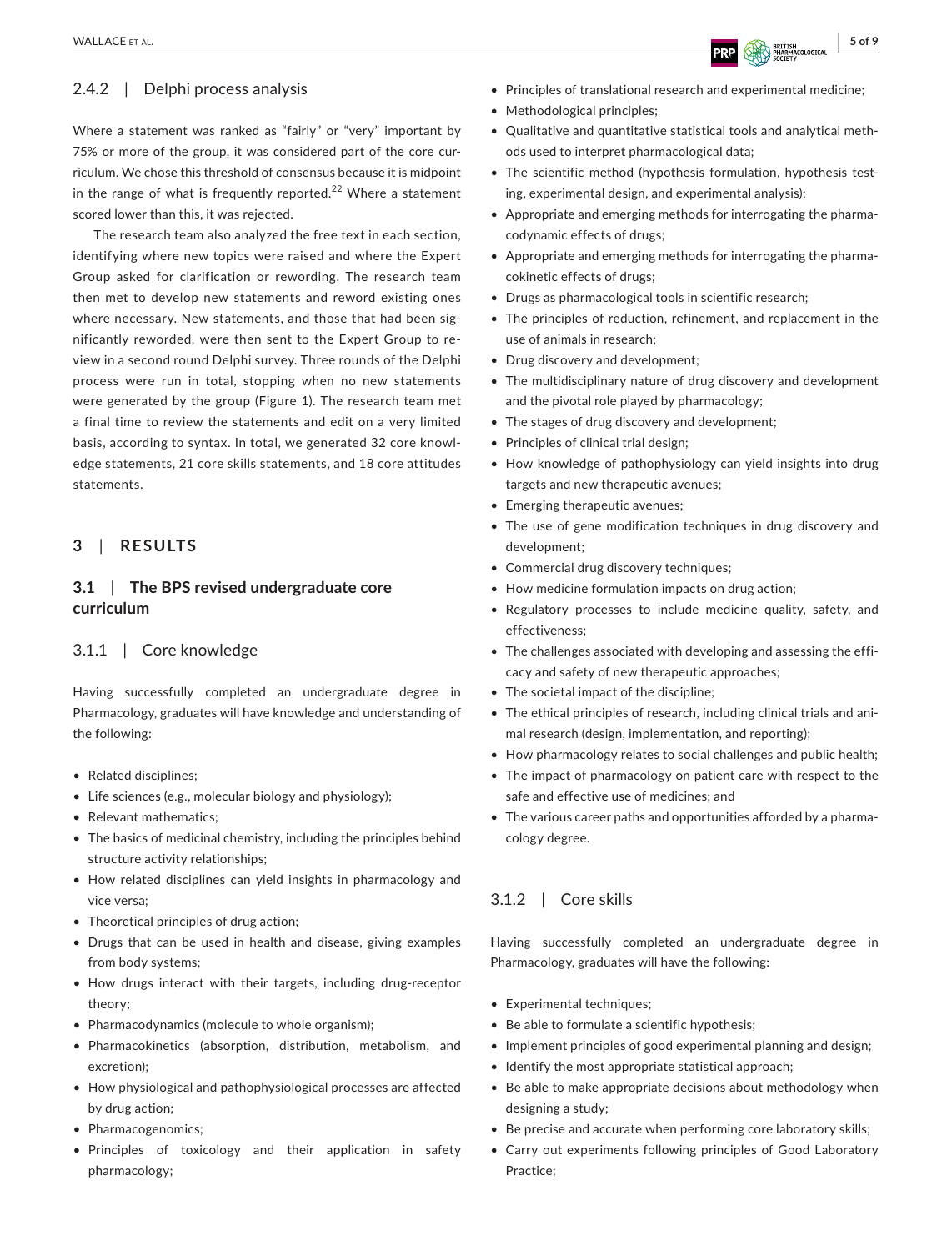- Be able to use quantitative methods to collect, process, and present data;
- Be able to use in vitro techniques in pharmacology:
- Have the necessary theoretical and/or practical training to be able to use in vivo techniques in pharmacology;
- Data handling and analysis;
- Identify and use information from appropriate and reliable sources;
- Integrate information from a range of sources and critically evaluate it;
- Apply and interpret appropriate statistical tests correctly;
- Use a common statistical software package;
- Accurately record and reference source material;
- Analyze and interrogate large datasets;
- Working practices;
- • Keep up to date with the relevant literature and developments in pharmacology;
- Perform research efficiently through good planning and management;
- Organize and accurately record information, for example, in a laboratory book;
- Work independently;
- • Work constructively in small groups or teams; and
- Communicate effectively to scientific and nonscientific audiences (including written and oral forms).

## 3.1.3 | Core attitudes

Having successfully completed an undergraduate degree in Pharmacology, graduates will have the following:

- A concern for detail and quality;
- A curious attitude and openness when interpreting data;
- A confident and adaptable working attitude;
- A willingness to accept a challenge;
- The courage to stand up for their principles under pressure;
- A resilient attitude in the face of failure or unexpected outcomes;
- The ability to work to the highest principles of scientific integrity, following ethical working practices;
- The ability to apply creative/innovative approaches to addressing complex problems;
- The ability to maintain effective working relationships and collaborations;
- The ability to work to fixed deadlines and manage pressure;
- A willingness to engage with developments across science and healthcare;
- The ability to identify employment opportunities and independently pursue personal career goals;
- The confidence and ability to apply their skills in a real-world setting;
- The skills for lifelong learning (e.g., independence, time management, organization and planning, initiative, and knowledge transfer);
- An appreciation of the societal relevance and impact of pharmacology;
- An appreciation of the value of public engagement and outreach;
- The ability to self-assess performance; and
- An understanding of how to evaluate risk.

The curriculum is available on the BPS website<sup>23</sup>: [https://www.](https://www.bps.ac.uk/getmedia/17b2b66f-92f7-4f64-93c6-5d8d7ddc9d00/Curriculum-2016-A4.pdf.aspx) [bps.ac.uk/getmedia/17b2b66f-92f7-4f64-93c6-5d8d7ddc9d00/](https://www.bps.ac.uk/getmedia/17b2b66f-92f7-4f64-93c6-5d8d7ddc9d00/Curriculum-2016-A4.pdf.aspx) [Curriculum-2016-A4.pdf.aspx](https://www.bps.ac.uk/getmedia/17b2b66f-92f7-4f64-93c6-5d8d7ddc9d00/Curriculum-2016-A4.pdf.aspx)

#### **3.2**  | **Society approval and current developments**

To complete this first stage of developmental work, a broad consultation via email was conducted with all Society Members, no new potential statements were identified, and Council subsequently ratified the curriculum. It was launched at the Society's annual meeting in December 2016. Following launch, we held two further workshops. The first was for the original group of pharmacology education leads who were asked to identify any challenges to implementation and what support or resource would be required. The second workshop was an education working group where we invited original workshop attendees, the Delphi Expert Group, and other interested members to review and discuss online pharmacology resources. This work is ongoing, and we have recently addressed one of the key challenges (in vivo pharmacology education) through a separate Delphi project.<sup>24</sup> Current work through the Education and Training Committee is looking to develop broad learning outcomes for each of the consensus statements along with resources to support their delivery. This is being achieved through a series of Educator Network Meetings monthly through 2021 to ensure broad input from across the international pharmacology community. These subsequent steps aim to develop the functionality and sustainability of the curriculum and to embed it as a vital resource at the heart of pharmacology education to support creation, development, and quality assurance of pharmacology programs.

## **3.3**  | **Examples of practical use of the core curriculum**

The impact of the core curriculum is evident through its use in a variety of contexts to guide the delivery of pharmacology education both within the United Kingdom and beyond. To date, the breadth of uses that the authors are aware of include the following:

- Quality assurance of existing curricula;
- Employment within an overarching curriculum review framework;
- Guidance for building new U.K. and European pharmacology programs; and
- Providing reference for students on what is expected of them.

Clearly, this demonstrates that the curriculum has directed educators, educational practice, and students across and beyond U.K. pharmacology, and the next steps in development of the curriculum will only serve to augment its functionality. In addition to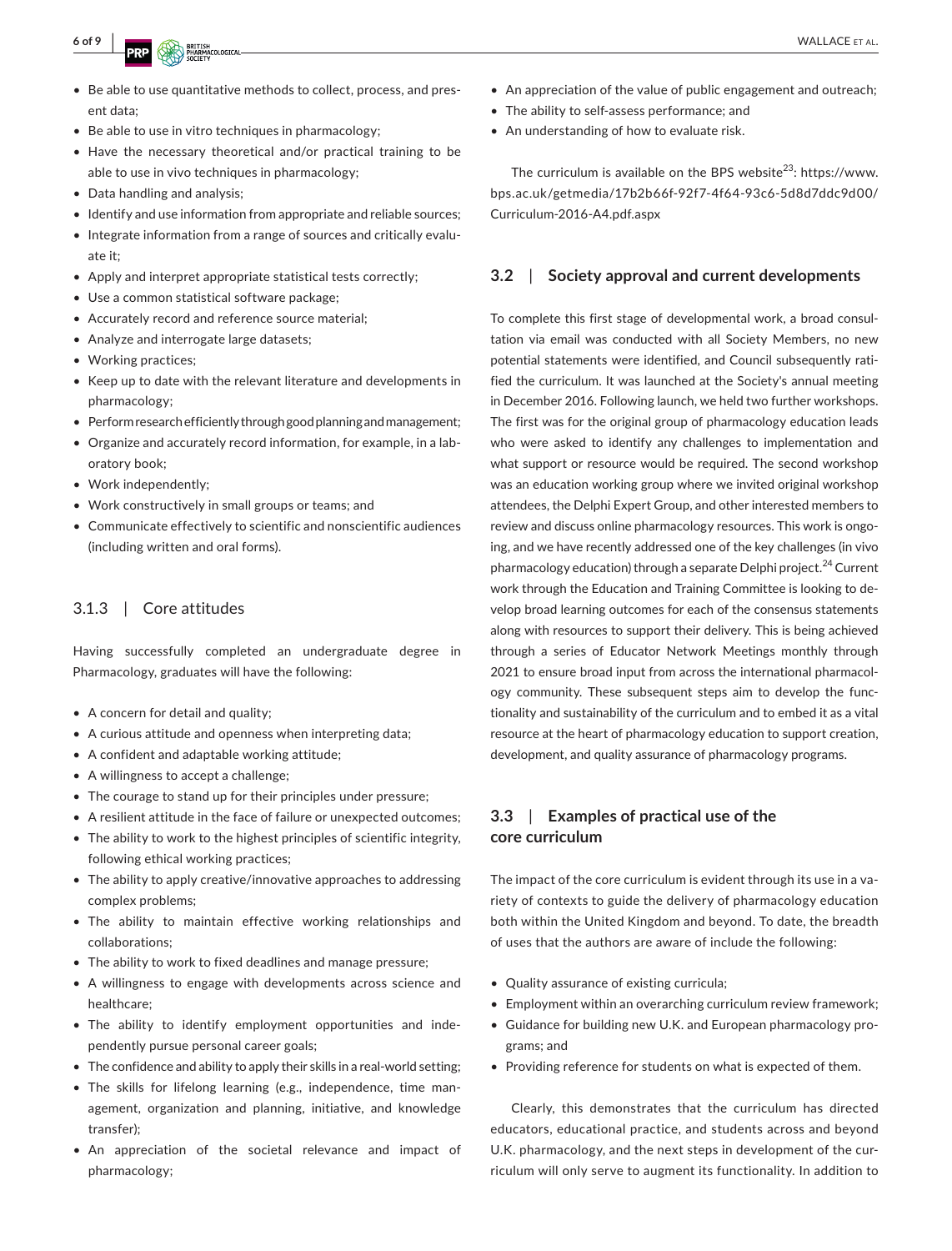these indicated uses of the core curriculum, a U.K. Pharmacology Network meeting later in 2021 will aim to discuss uses of the curriculum to inform development of guidelines for its use to publish alongside it on the BPS website. Combined with the current review and expansion steps, this will set the core curriculum up as an invaluable asset for guiding and enabling pharmacology education.

## **4**  | **DISCUSSIONS**

The BPS developed a new core curriculum for undergraduate pharmacology degrees, using a modification of the Delphi Process. Initial knowledge, skills, and attitude statements were developed through a pharmacology educator workshop and then sent to an Expert Group, which included pharmacology professionals from across academia and industry. After three rounds to agree assessment of statements, the draft core curriculum was finalized through a discussion workshop with the education community.<sup>23</sup> The core curriculum is designed to guide pharmacology educators in the development of their degrees and is regularly reviewed by the Society to ensure currency. Through the process of curriculum development, questions arose from pharmacology educators, students, and employers, which we discuss below.

#### **4.1**  | **Curriculum or syllabus?**

The new curriculum is not a syllabus.<sup>25</sup> It is not intended to be prescriptive. Educators should use their own academic judgement, experience, resources, and knowledge of their students' needs in interpreting the curriculum and applying it to their program. It also gives institutions the opportunity to play to their strengths in terms of the focus of their curriculum, particularly in later years.

#### **4.2**  | **To which degrees does the curriculum apply?**

The curriculum is intended for single or joint Honors BSc degrees for which pharmacology is a named, substantive component. In the future, the Society will be considering how and to what extent the curriculum can be used to inform clinical and postgraduate pharmacology training provision. Additionally, we have discussed with colleagues in the Heads of Universities of Biosciences (part of the Royal Society of Biology) on how it can be used to support degrees that contain some pharmacology but where pharmacology is not named in the degree title. This is because the QAA benchmarks for Biomedical Sciences include pharmacology as a core subject to any biomedical sciences degree.<sup>26</sup>

# **4.3**  | **How can the curriculum be delivered at an institution with varied or uneven resources?**

As stated the above, the curriculum is not a syllabus; it is a *guide* to developing and updating programs. Each HEI, School, and

Department has different strengths and resources. This necessarily means that individual programs will draw from some areas of the curriculum more than others. This diversity makes each program unique, something that we view as a strength within the field allowing each university to create curricula which are aligned by central criteria but still offer flexibility and tailoring. Indeed, the curriculum is not designed to constrain HEIs, rather empower them to develop their programs around the areas they excel in.

With that in mind, the statements defined through the Delphi process and outlined in the curriculum have been identified by our Expert Group as core to any degree with pharmacology in its name. Therefore, we feel that in order to deliver a program that meets the needs of graduates and employers, each curriculum element should be addressed in a way that is reasonable in view of resources. Furthermore, the curriculum will also be supported by a significant practice and resource sharing education platform, which will become a central component of the BPS education efforts in the coming years. Education-themed workshops have become established as an annual offering from the Society with a view to sharing practice around delivery of the curriculum, considering review of the curriculum statements and as a means of maintaining a sustainable, inclusive, and interactive education network across the Society.

## **4.4**  | **Should not good pharmacologists know more than what is in the core curriculum?**

In our Delphi process, the Expert Group was asked to keep in mind what *core* knowledge skills and attitudes to expect from new graduates in pharmacology. Again, in view of the strengths of individual programs and individual student module choices and interests, certain areas of expertise may extend beyond "core" curriculum.

Inaddition, itis importanttoviewthecurriculum's contentthrough a lens that is adjusted to the appropriate level. What *level* of expertise can reasonably be expected of a new BSc graduate? According to the QAA Framework for Higher Education Qualifications (FHEQ), this corresponds to Level 6. $<sup>6</sup>$  We encourage users of the curriculum</sup> to review the FHEQ framework and, in particular, to contrast Level 6 with Level 7 (Master) and Level 8 (Doctoral). Only by considering the curriculum and the FHEQ framework together can the complete picture be gained and reasonable expectations of graduates be set.

## **4.5**  | **What about the QAA Benchmark for Biomedical Sciences?**

The QAA Biomedical Sciences Benchmark Statement<sup>26</sup> includes core biomedical science knowledge, understanding and skills, graduate and transferable skills, and a subject-specific section on pharmacology. In our view, the Society curriculum builds on these benchmarks and "fleshes out" their meaning in a more specific pharmacology context. Therefore, the Society curriculum should be used alongside the benchmarks to define what is required in a pharmacology program.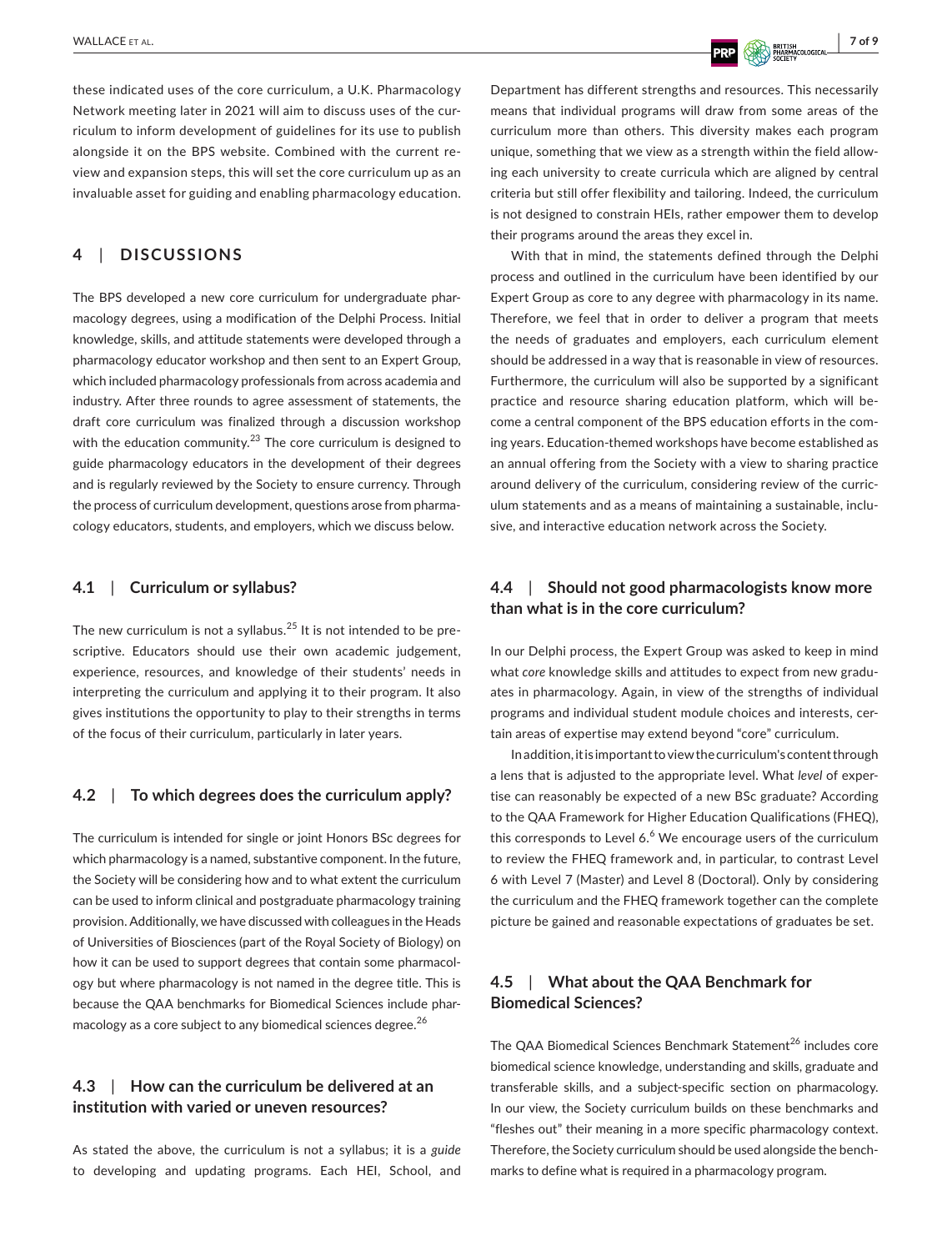# **4.6**  | **How does this fit with the global pharmacology landscape?**

Internationally, pharmacology societies have focused more on developing pharmacology curricula for medical degrees, rather than for pharmacology science degrees, resulting in medical pharmacology curricula produced for the United Kingdom, $^{27}$  Australasia, $^{28}$  Europe,  $^{16}$ the United States, and Canada.<sup>29</sup> The BPS was the first international pharmacology society to publish a core curriculum for pharmacology science degrees, and this paper details our most recent updating of the curriculum.<sup>30</sup> More recently, the Australasian Society of Clinical and Experimental Pharmacologists and Toxicologists (ASCEPT) have been developing core knowledge concepts for pharmacology education, and Aquifer and the International Association of Medical Science Educators (IAMSE) have developed core concepts for the "Basic Science Discipline" of pharmacology.<sup>31</sup> These pharmacology core concepts overlap significantly with the BPS core knowledge outcomes, adding validity to the BPS curriculum. Further, the International Union of Basic and Clinical Pharmacology (IUPHAR) Pharmacology Education Project topic list is organized around the core pharmacology principles contained with the BPS curriculum including pharmacodynamics, pharmacokinetics, and drug receptor action, together with comprehensive sections on clinical pharmacology, drugs, and therapeutics.<sup>32</sup> In contrast to the ASCEPT, IASME, and IUPHAR resources, a strength of the BPS curriculum is the inclusion of core skills and core attitudes in addition to the knowledge outcomes. The combination of knowledge, with skills and attitudes, provides a holistic framework for pharmacology knowledge, its application, and assessment.

# **5**  | **FUTURE DIREC TIONS: BUILDING AN INCLUSIVE AND DYNAMIC CURRICULUM**

Pharmacology is rapidly evolving. Building a dynamic curriculum that keeps pace with new knowledge, innovations, and technologies requires that there be an education community invested in maintaining and updating it. The Society plans on periodically revising the curriculum to maintain freshness, relevance, and to keep pace with advances in the field. Following a recent review, the Society is developing more granular learning outcomes to accompany the core curriculum and collating and developing education resources to support delivery. In line with the Society's new vision for equality, diversity, and inclusion (EDI) in pharmacology,  $33$  we are using this review to examine how the curriculum can support inclusive pharmacology education. Students want to engage with the societal impact and implications of their discipline and recognize that underrepresented groups face barriers to accessing the benefits of pharmacology research. Ultimately, the Society wants to support educators and students to meaningful discussions about addressing inequalities in research and healthcare. To achieve this, review participants have been asked to explicitly consider EDI as they develop learning outcomes. These outcomes will then be reviewed by a new inclusive pharmacology education steering group, which

has been established for the purpose of supporting the curriculum review and its subsequent implementation through making recommendations on resources and inclusive teaching. In parallel with the curriculum development period, we developed a thriving education strand at the BPS annual meeting, which includes education poster sessions, education oral sessions, a "boot camp" to discuss how to progress a career in pharmacology education, and a demonstration workshop where educators are able to showcase innovative teaching approaches and network with their peers.<sup>34</sup> In combination with the new annual education workshops, these approaches are a means of monitoring and continuing to evolve the core curriculum while also enabling effective delivery of its principles.

## **6**  | **CONCLUSION**

In conclusion, the BPS has engaged the pharmacology community nationwide to develop a holistic core curriculum for pharmacology degree programs, which aligns with the QAA Benchmark Statements for Pharmacology. The curriculum is designed to be prescriptive enough to ensure that pharmacology degrees produce graduates with appropriate knowledge, skills, and attributes, while at the same time flexible enough to allow organic development reflecting the expertise and specialism found within different universities. The Society continues to engage with the education community to support the development and implementation of a dynamic and inclusive curriculum.

#### **ACKNOWLEDGMENTS**

Many thanks to the members of the British Pharmacological Society Education and Training Committee who facilitated the pre- and post-Delphi workshops, to the pharmacology education leads who helped us to develop the initial statements then validated the completed curriculum, and to Dr. Lindsey Ferrie from the Faculty of Medical Sciences, Newcastle University, for assistance in the analysis of core curriculum statements. Many thanks to our Expert Panel for their time and expertise in reviewing, scoring, and refining the core statements.

#### **DISCLOSURE**

A. Z. is Director of Policy & Research at the British Pharmacological Society and was Head of Education and Engagement during the development of the curriculum. M. W., C. G., S. T., and I. McF. were all members of the Education and Training Committee at the British Pharmacological Society during the development of the curriculum.

#### **AUTHOR CONTRIBUTIONS**

M. J. W., I. McF., and A. Z. designed the study; M. J. W., A. Z., C. G., and I. McF. were involved in the decision-making process of the methodology and acquired and analyzed the data; S. T. was a member of the expert panel group. M. J. W., A. Z., and C. G. wrote the paper. S. T. and I. McF. critically revised the paper. All the authors have revised and approved the final version of the manuscript.